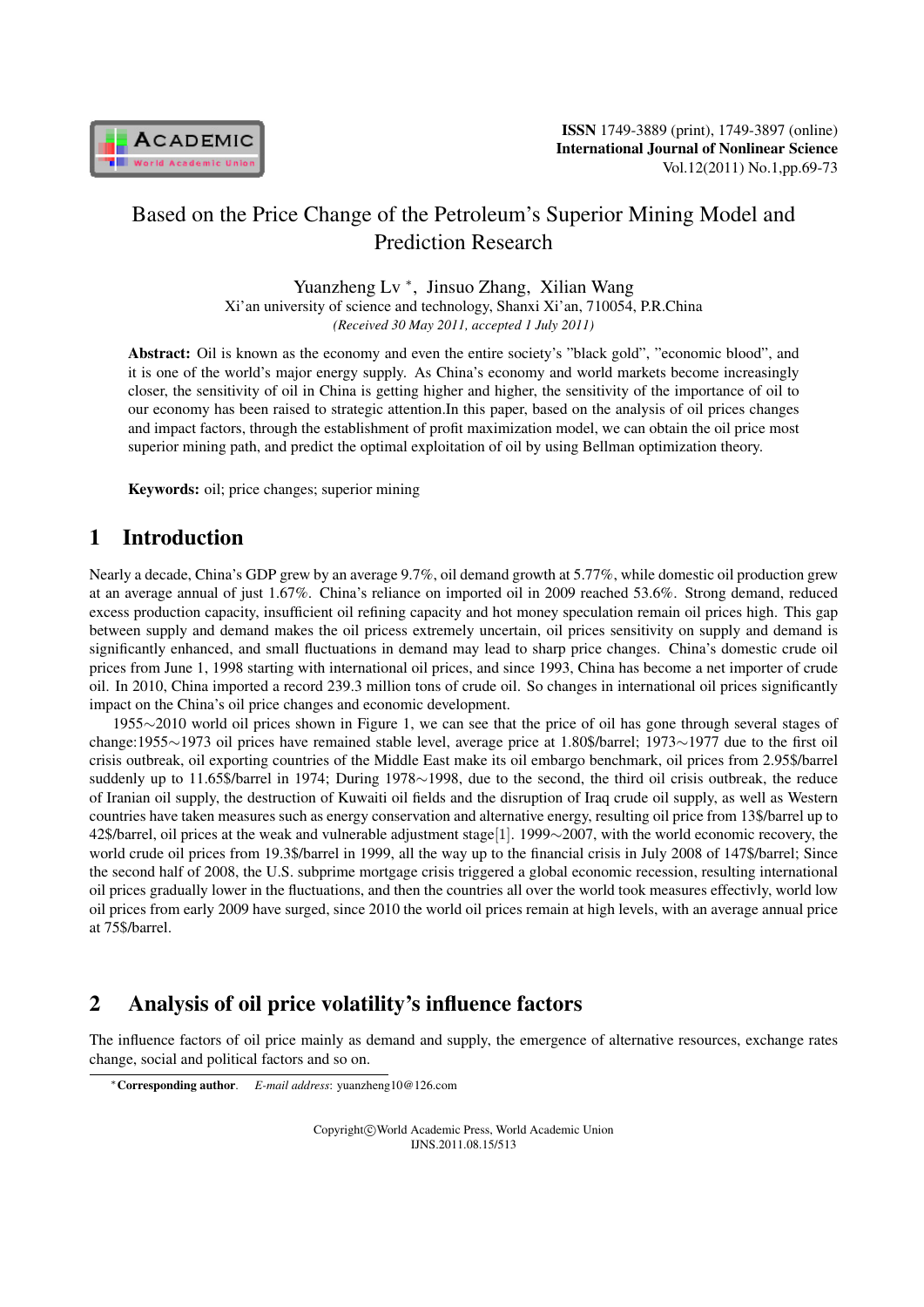

Figure 1: World Oil price(Dubai oil) (dollars / barrel)

### 2.1 Oil supply and demand

As a commodity, oil supply and demand is a major factor of affecting the price volatility. According to General equilibrium theory, we know that when the oil supply and demand is shortage,oil prices will be higher or show a rising trend, on the contrary, when the oil glut, oil prices are low or declining trend. For example, during the second oil crisis, the global oil supply in the short term to reduce 560 million barrels/day, resulting price from 13\$/barrel rise up to 42\$/barrel.And then, the high level oil prices stimulated the development of the world oil industry, the decline in oil demand and increases of alternative sources of oil, resulting in oil prices nearly from 40\$/barrel fell to 15\$/barrel in 1983. This shows, the amount of supply and demand changes significantly influenced the price of oil.Therefore, the international oil price will ultimately depend on the balance of both the international oil market supply and demand, in the future for a long time, the international oil market and demand situation will be the decision of the determinants of changes in international oil prices.

### 2.2 Emergence of alternative resources

In the 1970s, after the Middle East war, rising world oil prices led countries to redouble their efforts to develop new energy sources, there have been more clean, alternative energy, its development and the price affect the price of oil to some extent. According to some estimates, in the first oil crisis, oil consumption decreased 17% due to other energy sources instead of oil. After that, western countries actively develop alternative energy sources and strongly adopted oil-saving measures, oil in the proportion of the world total energy consumption from  $47.3\%$  in 1973 to 38.3% in 1985, then slow down, to the current is still about 38%, but natural gas increased from 17.3% in 1965 to 25.4% in 2009. From the perspective of low-carbon economy, the natural gas is the main oil alternative energy sources and with gas industry internationalize, natural gas prices will likely become an important factor influencing oil prices in the future.

#### 2.3 Exchange rates change

World oil prices expressed in U.S. Dollars,different monetary unit measuring oil prices will affect exchange rate. Currency movements are different, the oil prices measured by currency will be different. For example, during the 2008 financial crisis, the dollar index in 2005 of 91.589 points down to 2008 of 72.637 points, the New York oil futures prices from 70.68\$/barrel in June 2007 rose to 139.64\$/barrel in June 2008. As the dollar depreciation and financial speculation, the real income of oil-producing countries reduced, oil producers need to raise prices to compensate for losses.

#### 2.4 Social-political factors

The socio-political factors is the unexpected political events, such as war, mutiny, coups and to achieve some kind of political and economic purposes to take political behavior–the oil embargo, multinational mention price or cut production and so on. For example, in 2011, Libya conflict events led to the partial disruption of oil production, prompting oil prices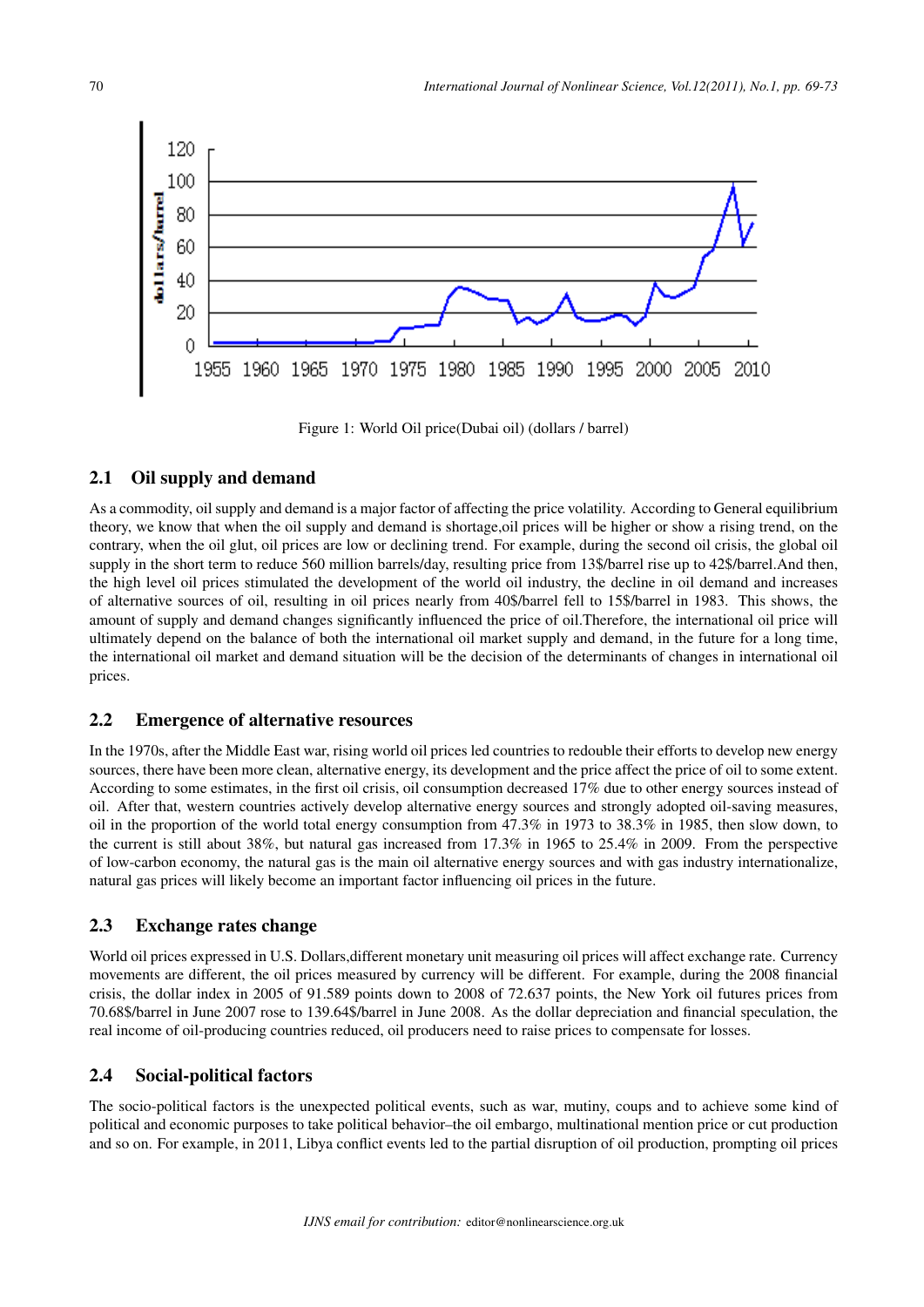continued to surge, Europe Brent spot crude oil prices briefly broke through 113\$/barrel. On the whole, social-political factors is one of major factors as affecting the fluctuation of oil prices, or even the direct cause of resulting oil prices significant changes in the short term.

## 3 Oil optimal exploitation model's building, solving and prediction

#### 3.1 Model construction and solution

Suppose that the crude oil manufacturers is in market, marginal extraction cost is a constant, written as c, after oil prices's surge, the profit function can be written as:

$$
\pi = P_t Q_t - c Q_t \tag{1}
$$

Crude oil constraints is  $R = \sum_{n=1}^{\infty}$  $\sum_{t=0} Q_t$ , satisfy: $R' = -Q_t$ ,  $R_0$  is the exogenously given crude oil reserves, R (t)  $\geq 0$ , *n* is the exogenously given crude oil production cycle,  $r$  is the level of market interest rates, so maximization objective function of the future profit is:

$$
\max(\pi) = \max \int_{t=0}^{n} \left[ P_t Q_t - c Q_t \right] e^{-rt} dt \tag{2}
$$

From the above objective function,we can get Hamilton function:

$$
H(t) = P_t Q_t - cQ_t - \lambda Q_t \tag{3}
$$

 $\lambda$  is the dynamic shadow price of oil output[2].

According to the Hamilton function, a perfectly competitive firm's first-order conditions are:

$$
\partial H_{\partial Q} = p_t - c - \lambda = 0 \tag{4}
$$

$$
\frac{\partial H}{\partial R} = \lambda' - r\lambda = 0\tag{5}
$$

$$
\partial H_{\partial \lambda} = R' = -Q_t \tag{6}
$$

After settling those, the optimal price path is  $\overline{P}/P = r(1 - c/p)$ , this is the famous Hotelling Rule. It shows that the optimal price path of manufacturer is the net price of oil resources changes with interest rates, that is, changes in interest rates affect the price changes[3].

#### 3.2 China's oil most superior mining model predictions

Through the above model and the results, we can obtained that the interest rate through the impact on oil prices, and ultimately determine its optimal exploitation path. Based on this, the paper takes interest rates as a variable, introducing the superior mining Bellman theory [4], to predict the future 20 years China's oil extraction.

At present, our country oil reserves are about 4 billion barrels, accounted for only 2.3% of the world total, and only 20.6 years of age can be exploited, far below the world average life of 42.8 years. Assumed that China's oil mining life of 20 years, we take every five years as a period, then 20 years can be divided into four stages, to determine the beginning of each extraction, so as to makes utility maximization. For a country with GDP as a utility, that is, that discounted value of

GDP per year is maximum. Derived: $\max(J) = \max \sum_{i=1}^{4}$  $t=1$  $\frac{GDP_t}{(1+r)^{5(t-1)}},$ 

$$
S.T. : S_{t-1} = S_t - C_t, S_1 = 40, \dots, S_5 = 0
$$

Select our country of 1970 *∼* 2010 GDP and oil consumption data, using SPSS software for regression analysis with two sets of data, the output is as follows:

From the table's statistics result, fitting degree is higher, we can conclude that the logarithmic function is existed between China's *GDP* and oil consumption Q, that is,  $GDP = a + b\ln(x)$ . As China's oil consumption in large part from imports every year, assumed that the government control oil, referencing to historical data, annual oil consumption accounted for the proportion of oil, wittern as  $\theta$  is 0.6. So, the relationship between *GDP* and the amount of oil is still logarithmic function, namely:  $GDP = a + b \ln(0.6Q) = a + B \ln Q$ .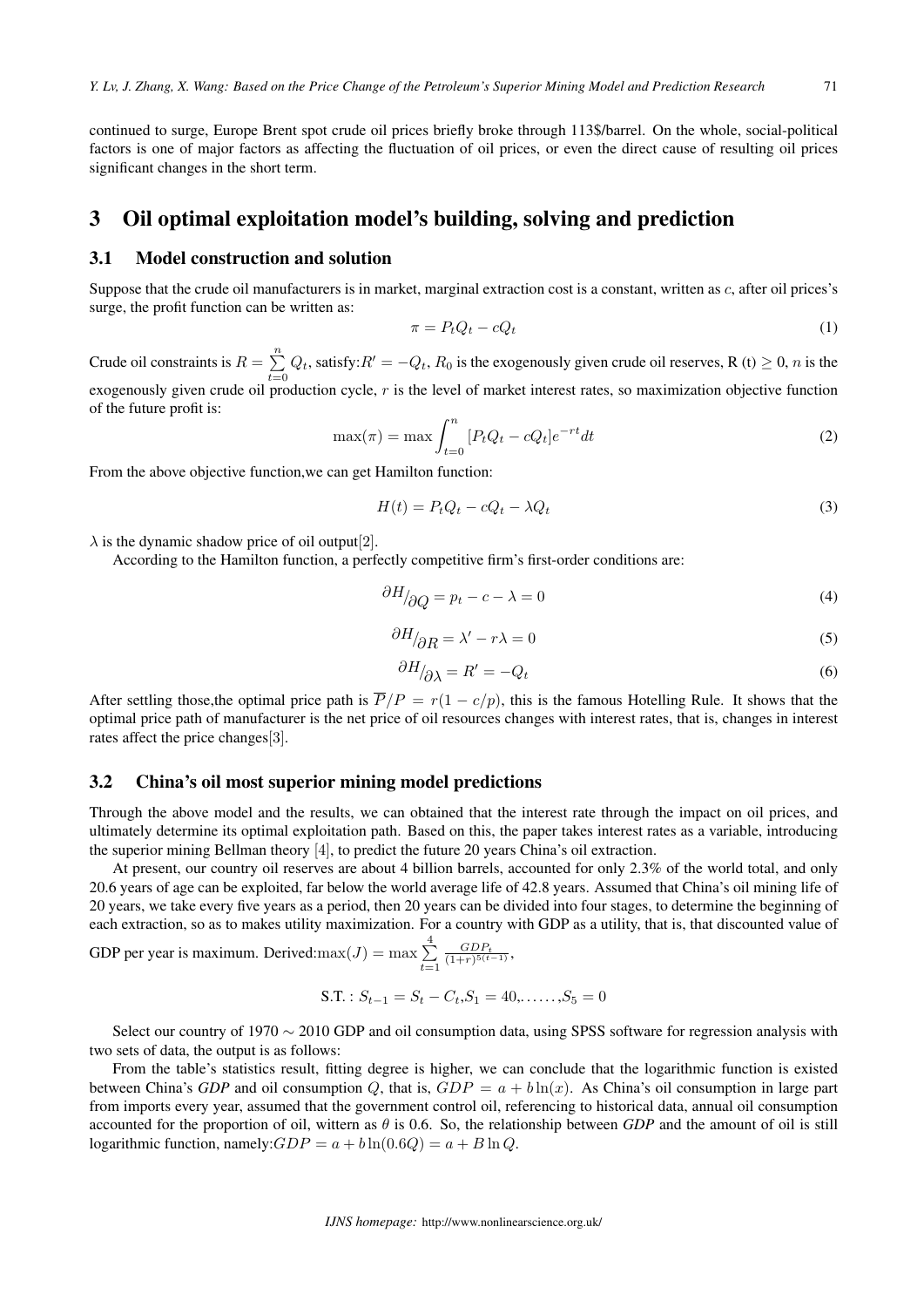|  | Model        | <b>Regression Coefficients</b> |          | Inspection results |        | Coefficient determination |  |
|--|--------------|--------------------------------|----------|--------------------|--------|---------------------------|--|
|  | Model        |                                |          |                    |        |                           |  |
|  | $Y=a+bln(x)$ | -970864.12                     | 102336.6 | 612.97             | 0.0000 | 0.975                     |  |

Table 1: China's GDP and oil consumption Q of regression analysis

With reference to the Bellman optimization theory, that is to say, if we want the whole period to be best, the whole period can be divided into two sections, first find the optimal of the next stage, and then find the optimal of first period, then use recursive functional equations, to solve each period function.

As  $S_4 = C_4$ ,  $S_5 = 0$ , we use function  $J(s_t)$  as the utility and maximum in t period,  $J(s_4) = \max \frac{GDP_4}{(1+r)^{15}}$ , so the forth period of utility maximization is mining the remaining oil to consume, that is  $J(s_4) = \frac{a+B\ln(s_4)}{(1+r)^{15}}$ .

For the third period, we use the recursive equation, get: $J(s_3) = \max \left[ \frac{GDP_3}{(1+r)^{10}} + J(s_4) \right]$ , as  $S_4 = S_3 - C_3$ ,  $J(s_4) =$  $\frac{a+B\ln(s_3-c_3)}{(1+r)^{15}}$ , substitute into $J(s_3)$ ,  $J(s_3) = \max\left[\frac{a+B\ln c_3}{(1+r)^{10}} + \frac{a+B\ln(s_3-c_3)}{(1+r)^{15}}\right]$ , to find the optimal value of  $J(s_3)$ , we should make  $C_3$  derivative at the right of equation, then order the first derivative is zero. We can see: $(1+r)^{-5}c_3 = s_3 - c_3$ , then get  $c_3 = k_3 s_3 = \frac{s_3}{1 + (1+r)^{-5}}$ . Substitute into  $J(s_3)$ ,

$$
J(s_3) = \frac{a + B \ln k_3 s_3}{(1+r)^{10}} + \frac{a + B \ln(1-k_3)s_3}{(1+r)^{15}}.
$$

By analogy, we can get  $J(s_2)$ ,  $J(s_1)$ , from the results we see that coefficient  $k_1$ ,  $k_2$ ,  $k_3$  is associated with interest rate  $r$ . According to the actual and trend of China's economic development, rates are selected as  $0.03, 0.04, 0.05$ , substitute into the above formula, then obtain each period country's optimal oil extraction under different rates.

| abie 2. China s'optimal on extraction under different level of interest rates (barreis / yea |                  |          |          |          |  |  |
|----------------------------------------------------------------------------------------------|------------------|----------|----------|----------|--|--|
|                                                                                              | Period           | $i=0.03$ | $i=0.04$ | $i=0.05$ |  |  |
|                                                                                              | The first period | 2.462    | 2.622    | 2.781    |  |  |

The second period 2.124 2.152 2.178 The third period 1.832 1.774 1.704 The forth period 1.581 1.456 1.343

Table 2: China's optimal oil extraction under different level of interest rates (barrels / year)

# 4 Conclusion

By establishing the profit maximization function model, concludes that the interest rate movements decided the optimal exploitation of oil prices, that is, the net oil price changes with the interest rates; Based on the impact of interest rate effect on oil prices, by building the Bellman superior mining model on the basis of China's existing oil reserves, and through empirical analysis, we can obtian China's oil production of per period in next 20 years. The results showed that:the greater of interest rates, the more of the number of mining, but each period of extraction is reduced. However, Only 20 years mining life of existing oil can not meet China's future economic development, as an oil-importing country, oil prices will directly affect China's oil industry and the overall macroeconomic development. Therefore, our country should actively implement oil and gas resources sustainable development strategy, and constantly improve our oil price system, guaranteeing our country's economic health.

# Acknowledgment

Fund Project:National Social Science Major Project(08&ZD046), Shanxi Social Science Major Project(10E245), Shanxi Education Department special projects(2010JK175).

## References

[1] zhangXiaoming.The review of world oil production change[J]. *Oil and gas geology*, 3(1999):267-272.